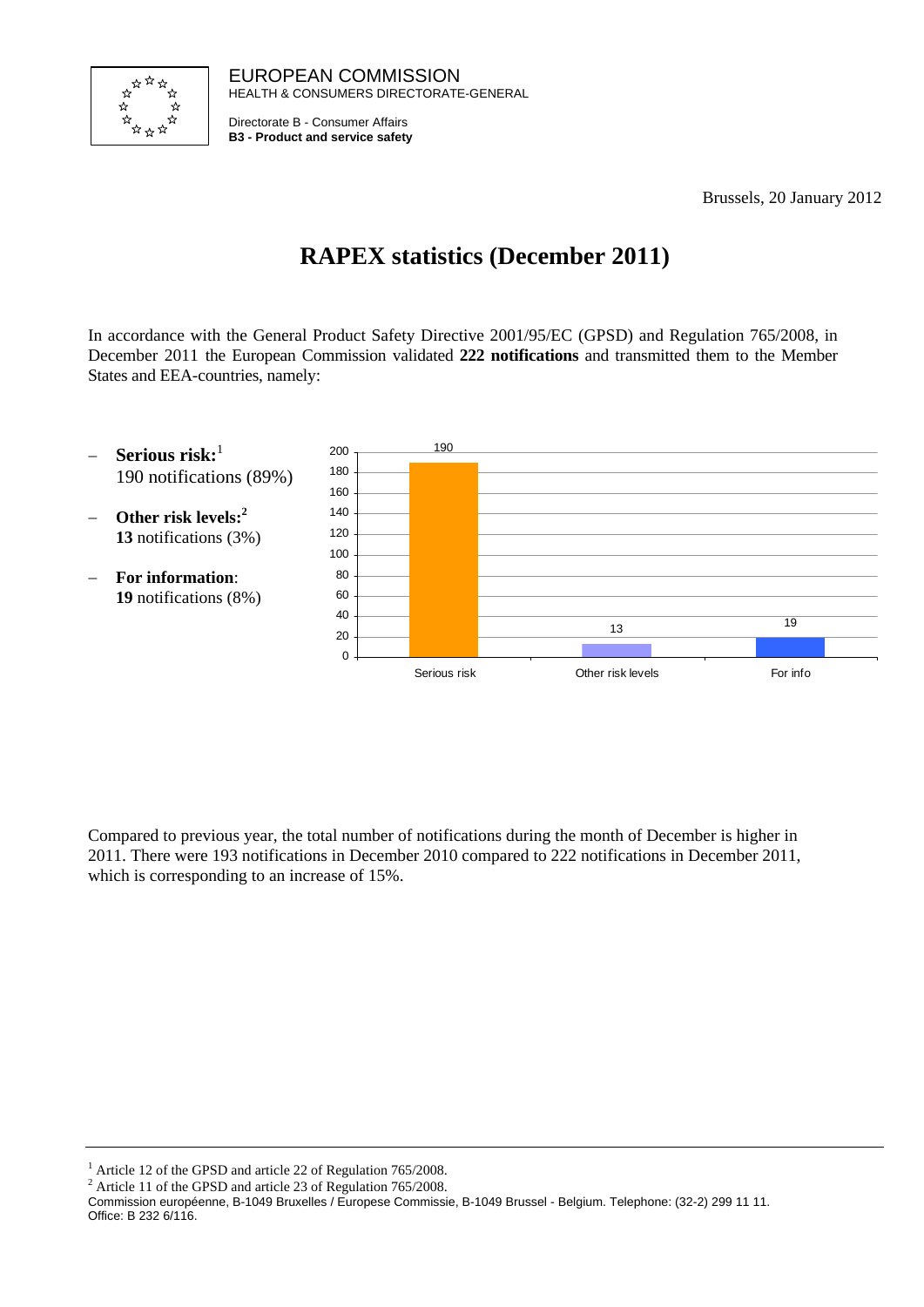

**In the following charts, the figures concern only notifications on products posing a serious risk distributed through RAPEX under Article 12 of the GPSD and Article 22 of Regulation 765/2008. Notifications distributed under Article 11 of the GPSD and Article 23 of Regulation 765/2008 and notifications sent for information purposes are not covered.** 

#### **1. Notifying country**

During the month of December, 22 EU Member States and EEA countries sent notifications through the RAPEX system. The following five most frequently notifying countries accounted for 56% of all notifications:

- − Hungary: 36 notifications (19%),
- − Spain: 26 notifications (14%),
- − Denmark and United Kingdom: 15 notifications (8%),
- − Germany: 14 notifications (7%).

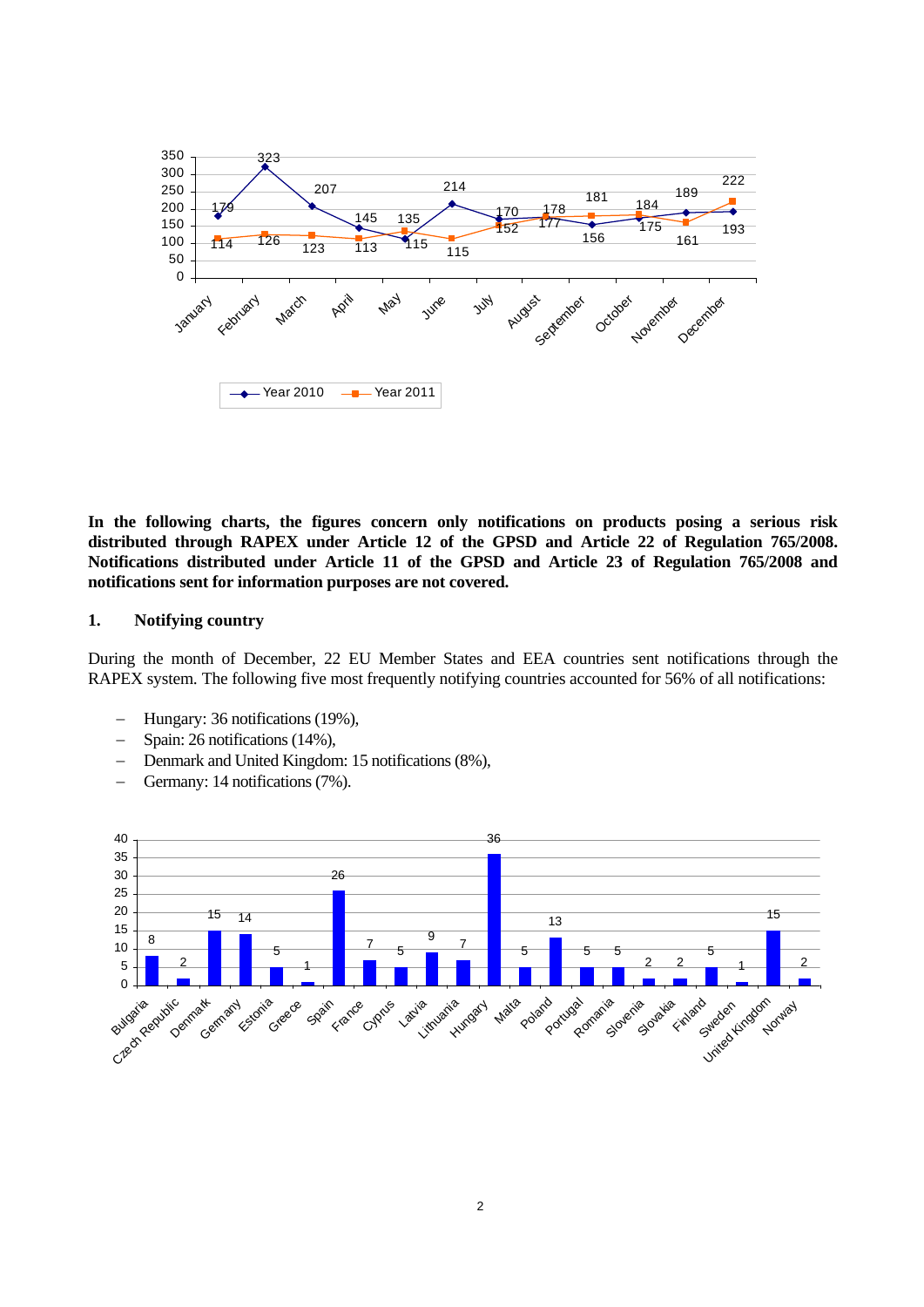

## **2. Product**

#### 2.1. Product category

The notifications validated in December covered 17 categories of products. The following six most frequently notified product categories accounted for 81% of all notifications:

- − Clothing, textiles and fashion items: 59 notifications (31%),
- − Toys: 50 notifications (26%),
- − Electrical appliances and equipment: 15 notifications (8%),
- − Motor vehicles: 12 notifications (6%),
- − Chemical products and Lighting equipment: 10 notifications (5%) both.

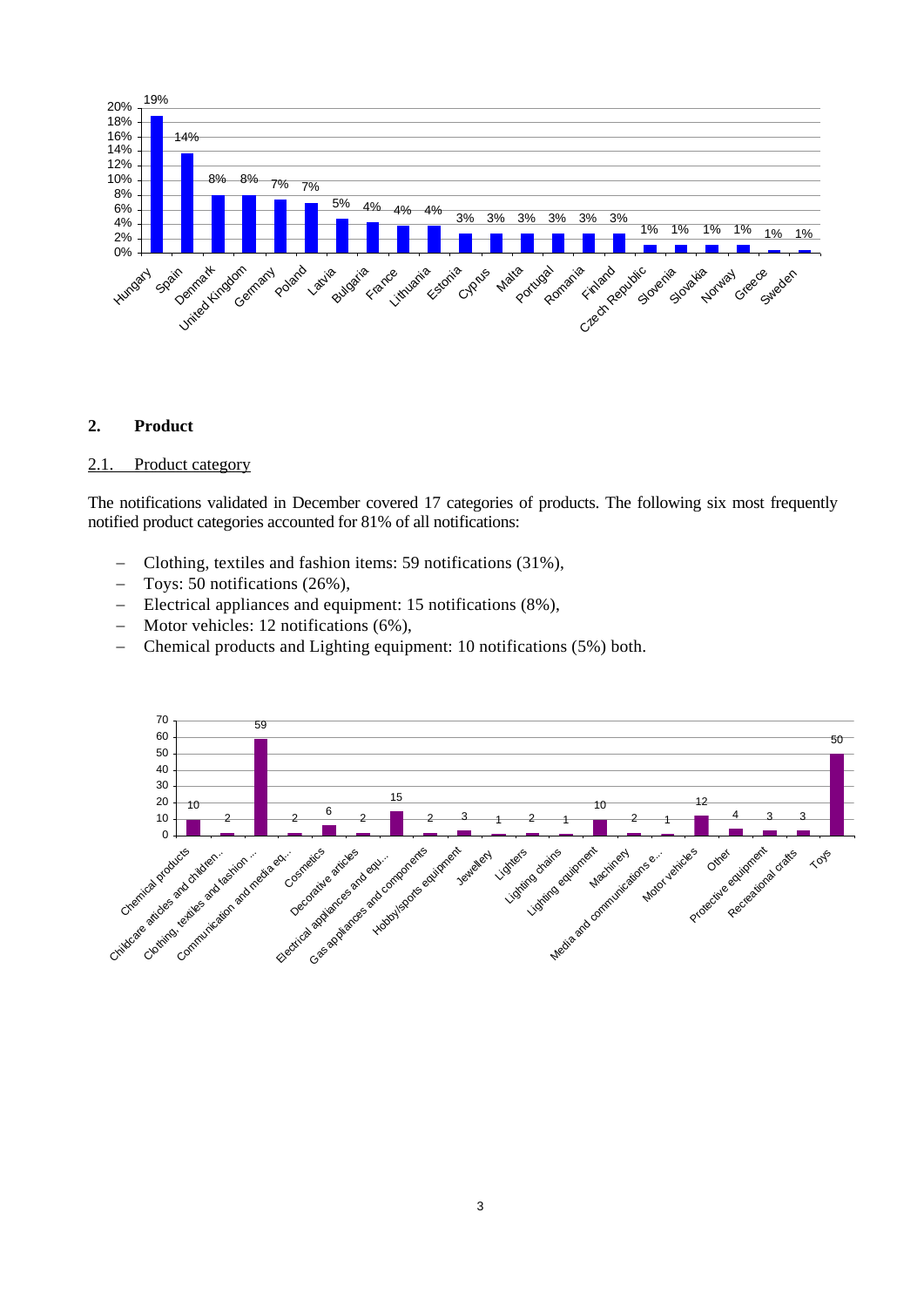

## 2.2. Brand and Type/number of model of the notified products

86% of the notifications validated in December concerned products for which both brand and the type/model number were known, which ensures a better identification and therefore traceability of the notified products. In 11% of the cases, either the brand or the type/model number was known. Only in 4 case (2%) were both the brand and the type/model number unknown.

|                      | <b>Type/number of model Known</b> | Type/number of model Unknown | <b>Total</b> |
|----------------------|-----------------------------------|------------------------------|--------------|
| <b>Brand Known</b>   | 164                               | 14                           | 178          |
| <b>Brand Unknown</b> |                                   |                              |              |
|                      | 172                               | 18                           | <b>190</b>   |



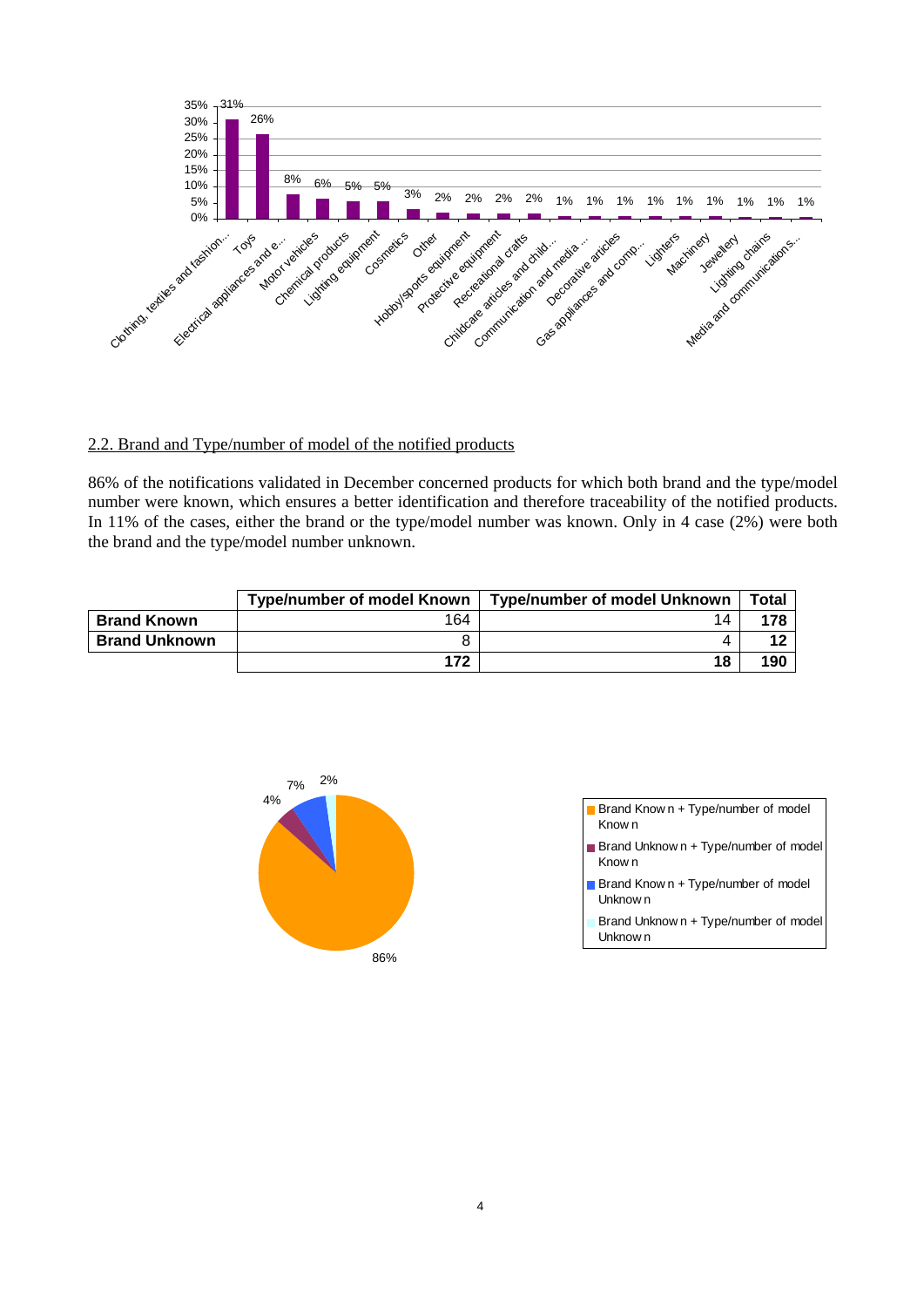# **3. Type of risk**<sup>3</sup>

The notifications validated in December covered 11 different types of risk. The following five most frequently notified risk categories accounted for 81% of all notifications:

- − Injuries: 47 notifications (20%),
- − Strangulation: 43 notifications (19%),
- − Electric shock: 35 notifications (15%).
- − Choking: 33 notifications (14%),
- − Fire: 29 notifications (13%).





<sup>&</sup>lt;sup>3</sup> The total number of risks is different from the number of notifications, because one notified product can present more than one specific risk.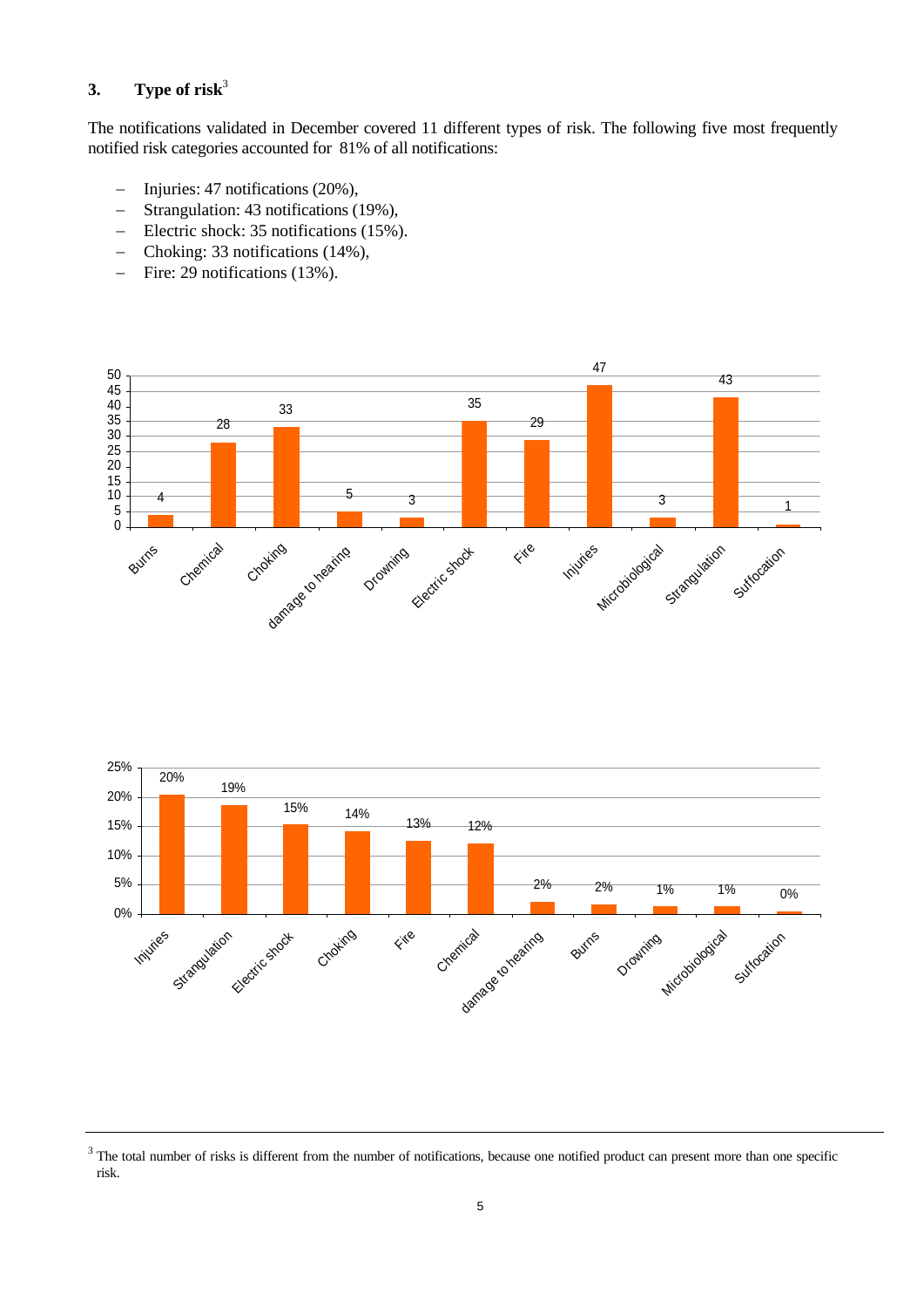# **4. Country of origin of the notified product**

More than half of the dangerous products notified in December originated from China, including Hong Kong (102 notifications, 53%).

35 notifications (18%) submitted in December concerned products originating from the Member States and EFTA/EEA countries. In total, 14 Member States of the EU or the EEA-countries were reported as the country of origin for the notified products.

24 notifications (13%) concerned products originating in other countries.

30 notifications (16%) contained no information about the country of origin of the notified product.



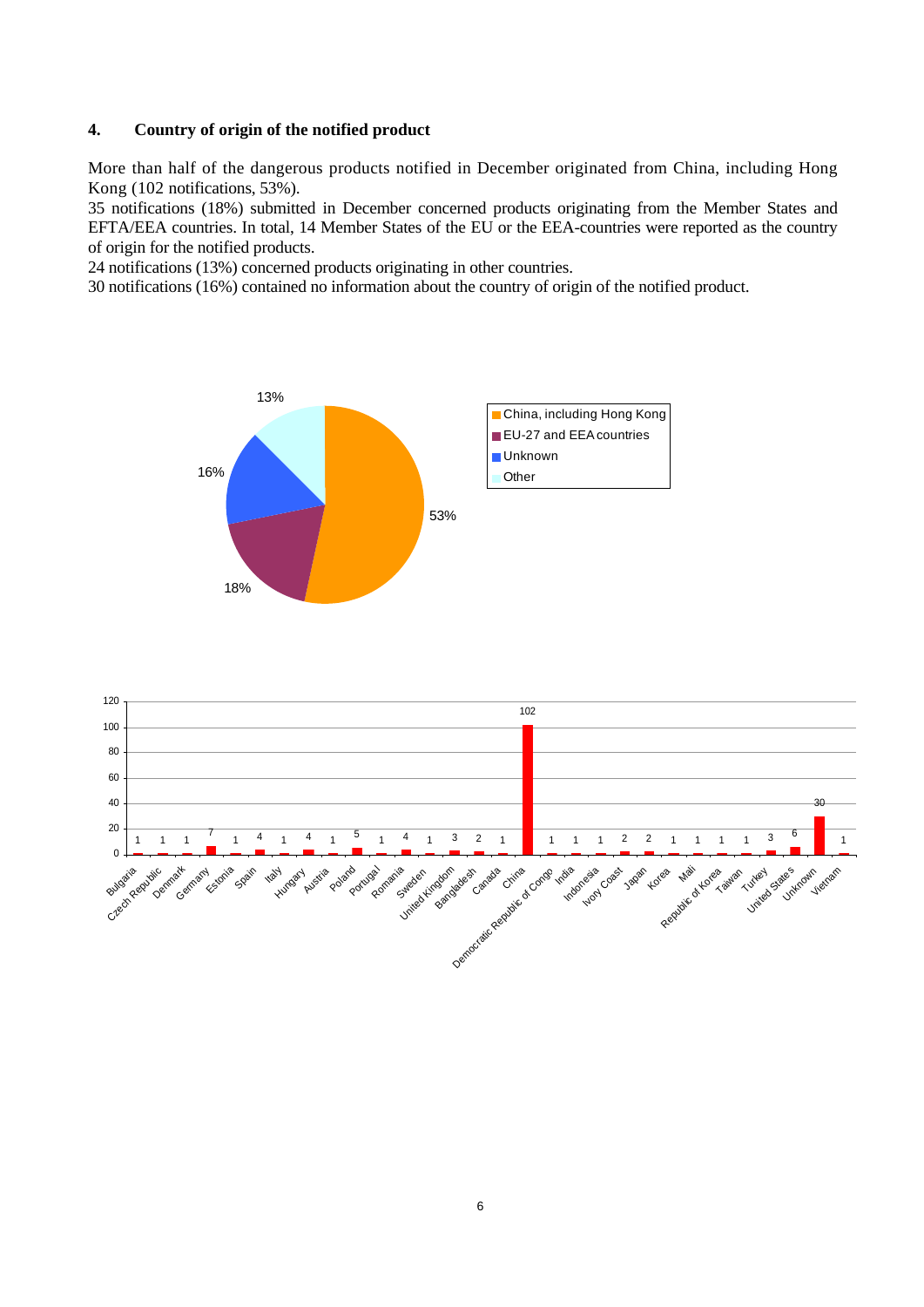

#### **5. Measures adopted**

In December, 125 notifications (66%) were of compulsory preventive and restrictive measures ordered by national authorities ('compulsory measures'). In 63 other notifications (33%), economic operators took preventive and restrictive measures on a 'voluntary' basis ('voluntary measures'), i.e. they complied with their legal obligations without the formal intervention of a national authority. In 2 cases (1%), 'voluntary' actions were complemented by compulsory measures taken by the national authority.

In most cases, there is more than one measure adopted in relation to a notified product, *e.g*. in a majority of cases where the authorities ordered a sales ban, they also ordered a withdrawal from the market.



Of the compulsory measures, 20 were initiated by the customs authorities, in particular:

- − 8 in United Kingdom,
- − 5 in Spain,
- − 4 in Portugal,
- − 3 in Finland